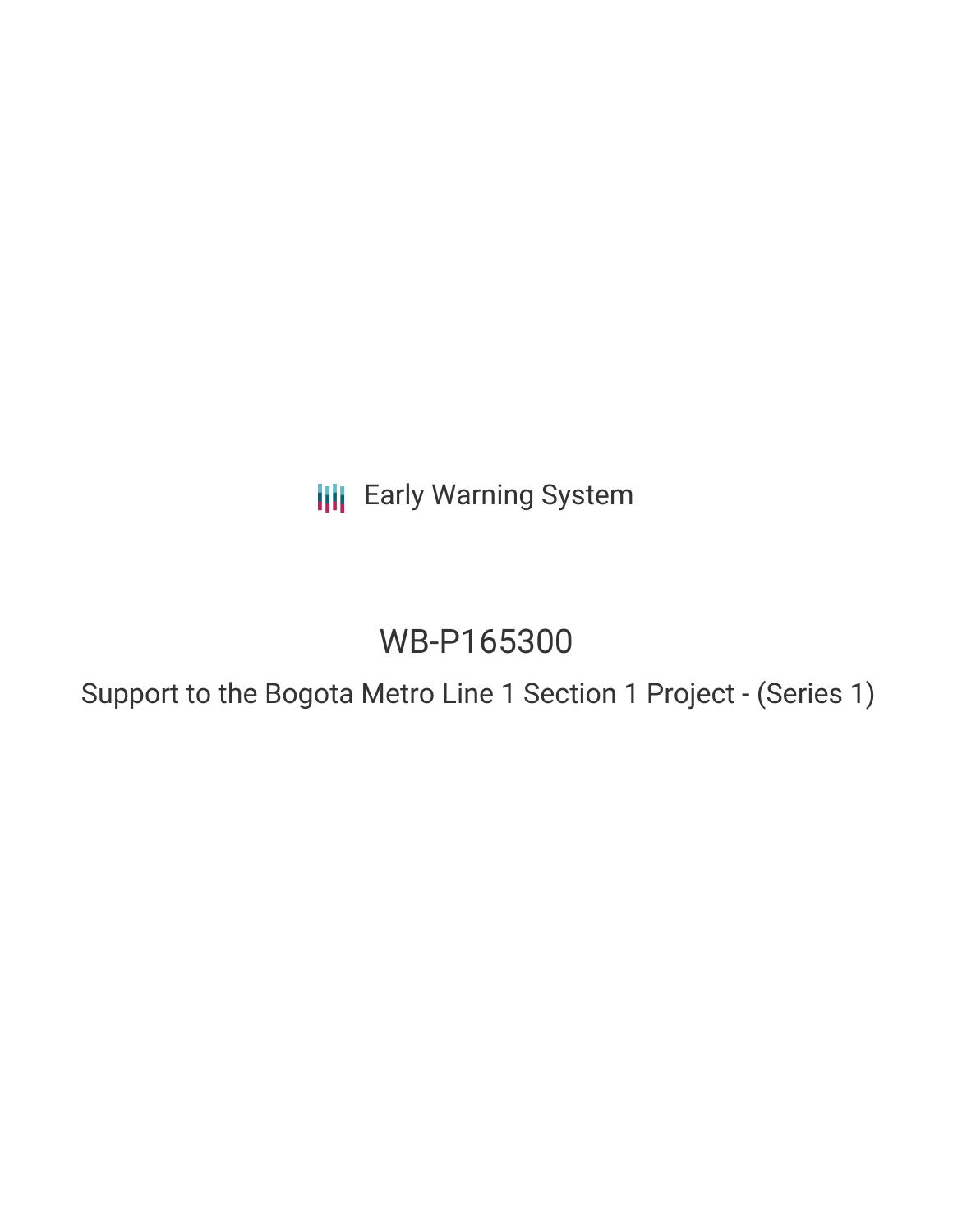

### **Quick Facts**

| <b>Countries</b>               | Colombia               |
|--------------------------------|------------------------|
| <b>Specific Location</b>       | Bogota                 |
| <b>Financial Institutions</b>  | World Bank (WB)        |
| <b>Status</b>                  | Approved               |
| <b>Bank Risk Rating</b>        | A                      |
| <b>Voting Date</b>             | 2018-08-02             |
| <b>Borrower</b>                | Government of Colombia |
| <b>Sectors</b>                 | Transport              |
| <b>Investment Type(s)</b>      | Loan                   |
| <b>Investment Amount (USD)</b> | \$70.00 million        |
| <b>Project Cost (USD)</b>      | \$4,400.00 million     |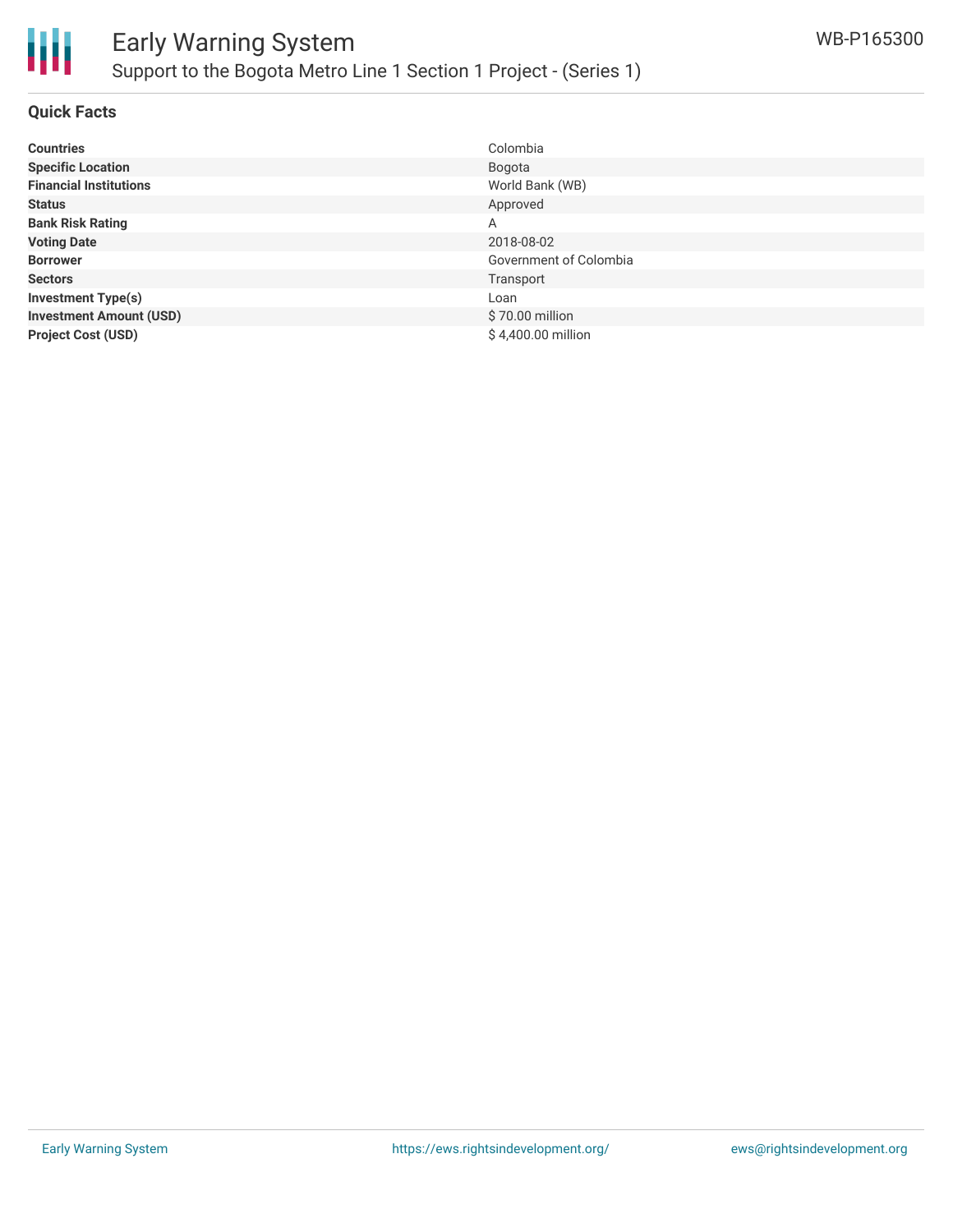

# **Project Description**

The development objective of Support to the First Bogota Metro Line Section One Project for Colombia is to improve access to jobs and quality transit for public transport users in the area of influence of the Bogota Metro Line 1, Section 1 (PLMB).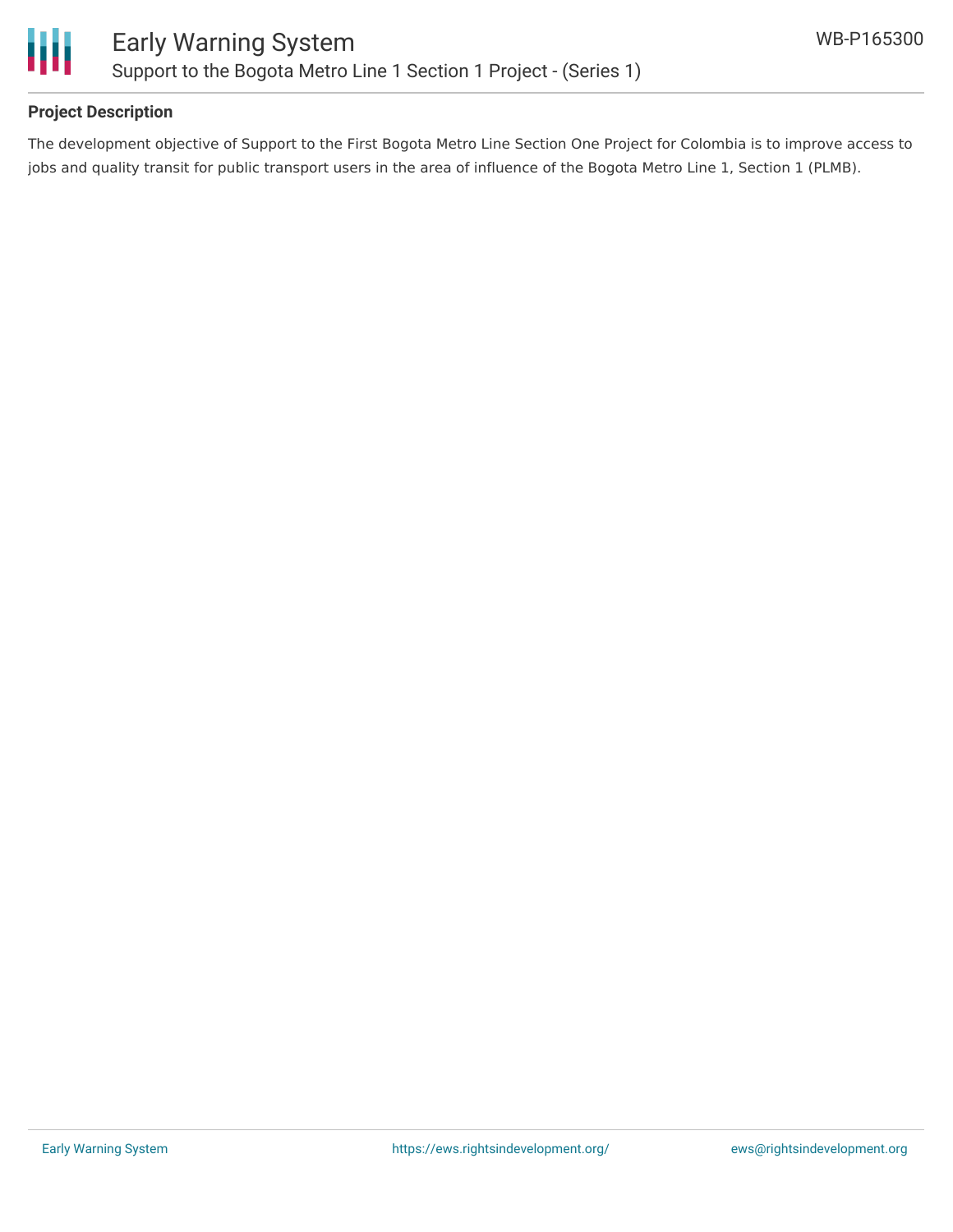

# **Investment Description**

World Bank (WB)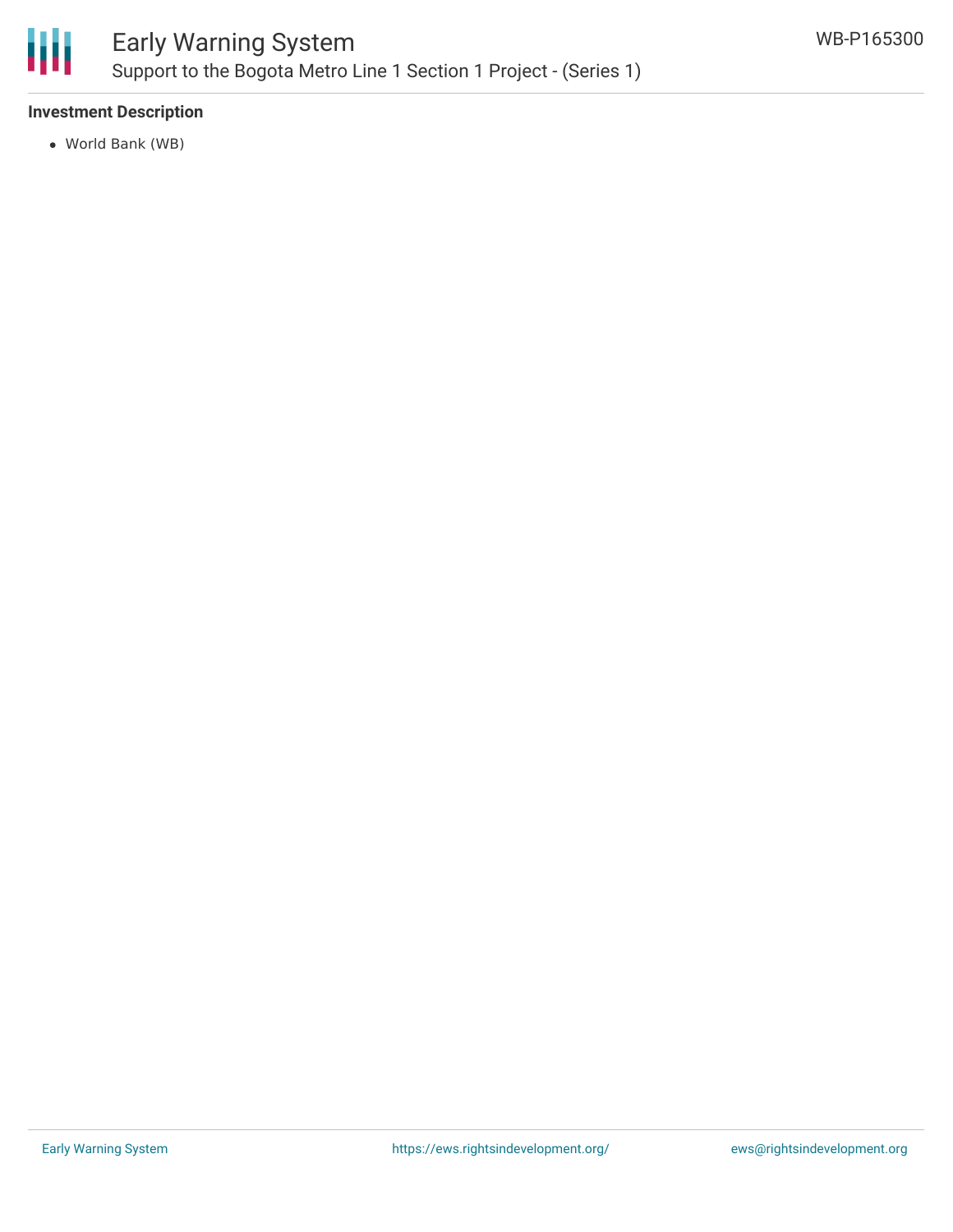

### **Contact Information**

ACCOUNTABILITY MECHANISM OF WORLD BANK

The World Bank Inspection Panel is the independent complaint mechanism and fact-finding body for people who believe they are likely to be, or have been, adversely affected by a World Bank-financed project. If you submit a complaint to the Inspection Panel, they may investigate to assess whether the World Bank is following its own policies and procedures for preventing harm to people or the environment. You can contact the Inspection Panel or submit a complaint by emailing ipanel@worldbank.org. You can learn more about the Inspection Panel and how to file a complaint at: http://ewebapps.worldbank.org/apps/ip/Pages/Home.aspx.